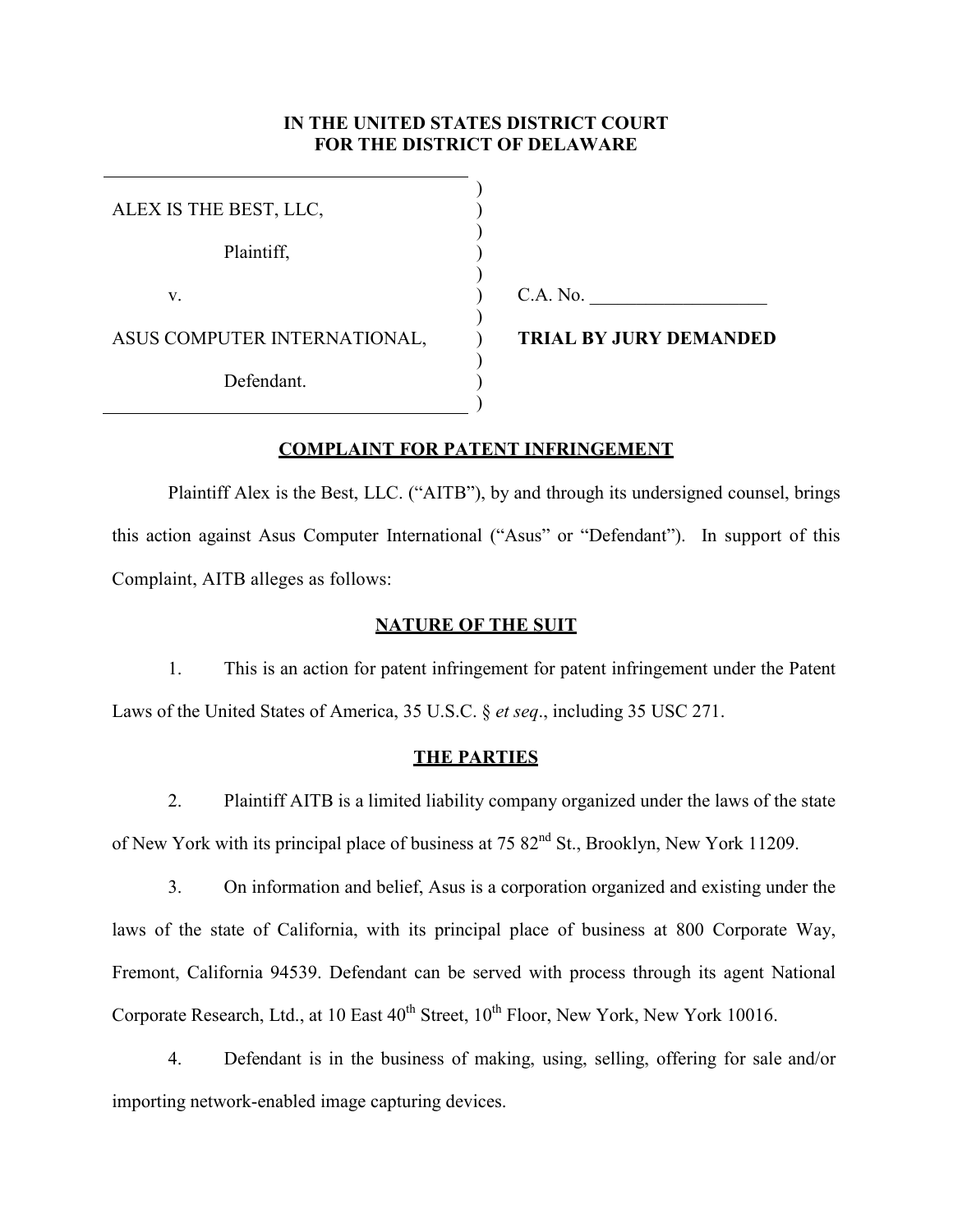#### **JURISDICTION AND VENUE**

5. This Court has subject matter jurisdiction over this action pursuant to 28U.S.C. §§1331 and 1338(a) because the action arises under the patent laws of the United States, 35 U.S.C. §§1 et seq.

6. This Court has personal jurisdiction over Defendant by virtue of its systematic and continuous contacts with this jurisdiction, as well as because of the injury to AITB and the cause of action AITB has raised, as alleged herein.

7. Defendant is subject to this Court's specific and general personal jurisdiction pursuant to due process and/or the Delaware Long-Arm Statute, due to at least its substantial business in this forum, including: (i) at least a portion of the infringement alleged herein; and (ii) regularly doing or soliciting business, engaging in other persistent courses of conduct, and/or deriving substantial revenue from goods and services provided to individuals in this District.

8. Defendant has conducted and does conduct business within this District, directly or through intermediaries, resellers, agents, or offer for sale, sell, and/or advertise (including the use of interactive web pages with promotional material) products in this District that infringe the Asserted Patents.

9. In addition to Defendant's continuously and systematically conducting business in this District, the causes of action against Defendant is connected (but not limited) to Defendant's purposeful acts committed in this District, including Defendant's making, using, importing, offering for sale, or selling products which include features that fall within the scope of at least one claim of the Asserted Patents.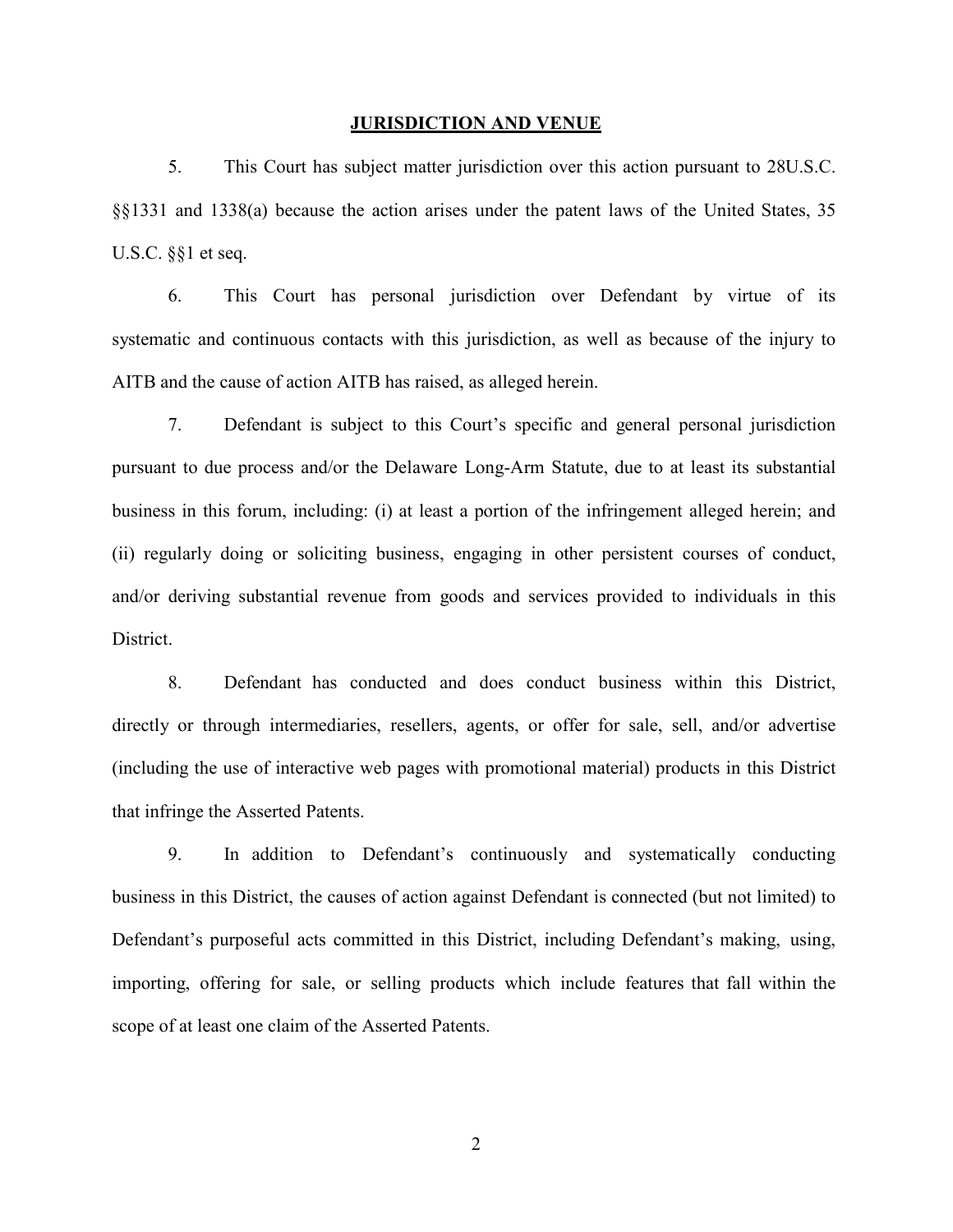10. Venue lies in this District under 28 U.S.C. §§1391 and 1400(b) because, among other reasons, Defendant is subject to personal jurisdiction in this District, and has committed and continues to commit acts of patent infringement in this District. For example, Defendant has used, sold, offered for sale, and/or imported infringing products in this District.

### **THE PATENTS-IN-SUIT**

11. There are two patents at issue in this action: United States Patent Nos. 8,134,600 (the "'600 Patent"); and 8,477,197 (the "'197 Patent") (collectively, the "Asserted Patents").

### *The '600 Patent*

12. On March 13, 2012 the USPTO duly and legally issued the '600 Patent, entitled "Internet Direct Device" after a full and fair examination to inventors Frank Clemente and Ted Feaser. AITB is presently the owner by assignment of the '600 Patent, having received all rights, title, and interest in and to the '600 Patent. AITB possesses all rights of recovery under the '600 Patent, including the exclusive right to recover for past infringement. A true and correct copy of the '600 Patent is attached to this Complaint as Exhibit A.

## *The '197 Patent*

13. On July 2, 2013 the USPTO duly and legally issued the '197 patent, entitled "Internet Direct Device" after a full and fair examination to inventors Frank Clemente and Ted Feaser. AITB is presently the owner by assignment of the '197 Patent, having received all rights, title, and interest in and to the '197 Patent. AITB possesses all rights of recovery under the '197 Patent, including the exclusive right to recover for past infringement. A true and correct copy of the '197 Patent is attached to this Complaint as Exhibit B.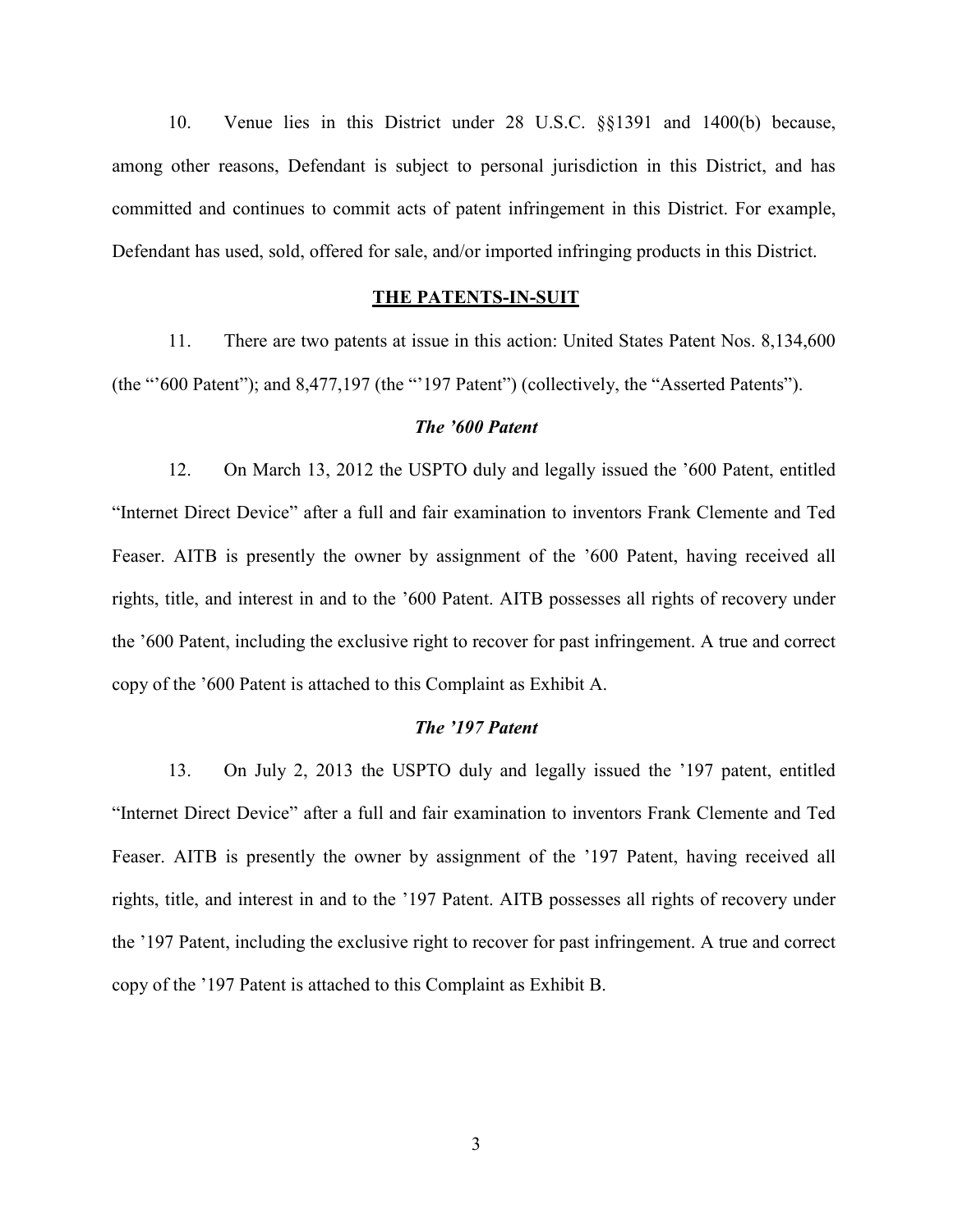#### **DESCRIPTION OF THE ACCUSED PRODUCTS**

14. Defendant's network-enabled image-capturing devices (hereinafter, "Imagecapturing Devices"), including but not limited to the Asus Nexus 7 (2013), are configured to take still and video images. Defendant's Image-capturing Devices are configured to transmit and receive still and video images to and from other Image-capturing Devices, as well as a website application, on which still and video images captured by the Image-capturing Devices can be stored and managed.

15. For example, one such website application that allows users to store and manage still and video images captured by Image-capturing Devices is Google+.

16. The Asus Nexus 7 (2013) is an Internet direct device as it allows the user to access the Internet through a variety of connections, including but not limited to Wi-Fi and various cellular networks such as 3G and 4G LTE. Thus, the Asus Nexus 7 (2013) is an Internet direct device with an imaging system to capture still or video images.

# **COUNT I (INFRINGEMENT OF THE '600 PATENT)**

17. Plaintiff realleges and incorporates by reference the allegations set forth in paragraphs 1-16.

18. In violation of 35 U.S.C. § 271, Asus is now, and has been directly infringing and/or inducing infringement of the '600 Patent.

19. Defendant has had knowledge of infringement of the '600 Patent at least as of the service of the present complaint.

20. Asus has directly infringed and continues to directly infringe at least claim 1 of the '600 Patent by making, using, importing, offering for sale, and/or selling Image-capturing Devices without authority in the United States, and will continue to do so unless enjoined by this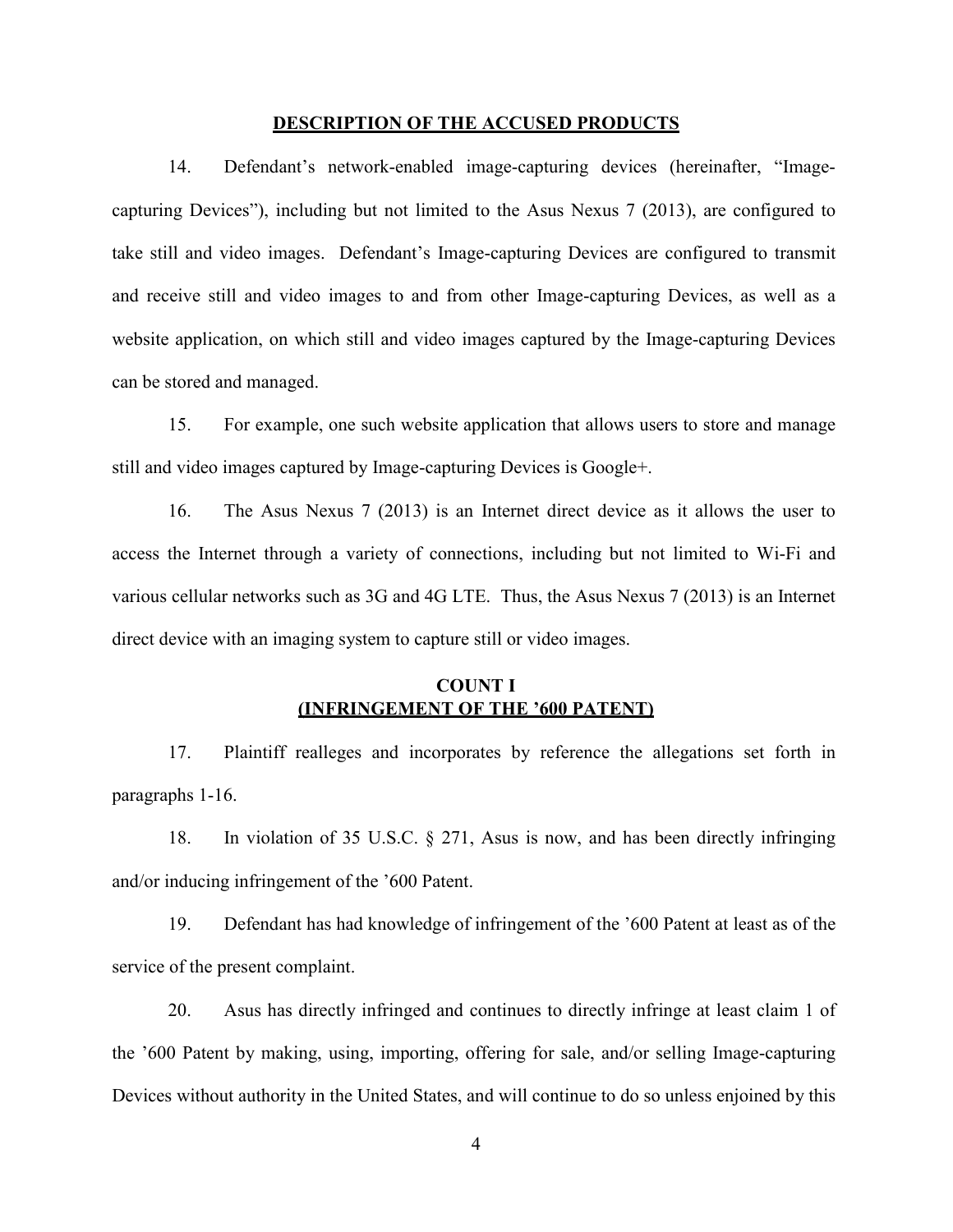Court. As a direct and proximate result of Asus's direct infringement of the '600 Patent, Plaintiff has been and continues to be damaged.

21. Asus has indirectly infringed and continues to indirectly infringe at least claim 1 of the '600 Patent by actively inducing their respective customers, users, and/or licensees to directly infringe by using, selling, offering to sell and/or Image-capturing Devices. Asus engaged or will have engaged in such inducement having knowledge of the '600 Patent. Furthermore, Asus knew or should have known that its action would induce direct infringement by others and intended that its actions would induce direct infringement by others. For example, Asus sells, offers for sale and advertises Image-capturing Devices in Delaware specifically intending that its customers buy and use said products. As a direct and proximate result of Asus's indirect infringement by inducement of the '600 Patent, Plaintiff has been and continues to be damaged.

22. To the extent that facts learned in discovery show that Defendant's infringement of the '600 Patent is or has been willful, AITB reserves the right to request such a finding at the time of trial.

23. As a result of Defendant's infringement of the '600 Patent, AITB has suffered monetary damages and is entitled to a monetary judgment in an amount adequate to compensate for Defendant's past infringement, together with interests and costs.

24. AITB will continue to suffer damages in the future unless Defendant's infringing activities are enjoined by this Court. As such, AITB is entitled to compensation for any continuing or future infringement up until the date that Defendant is finally and permanently enjoined from further infringement.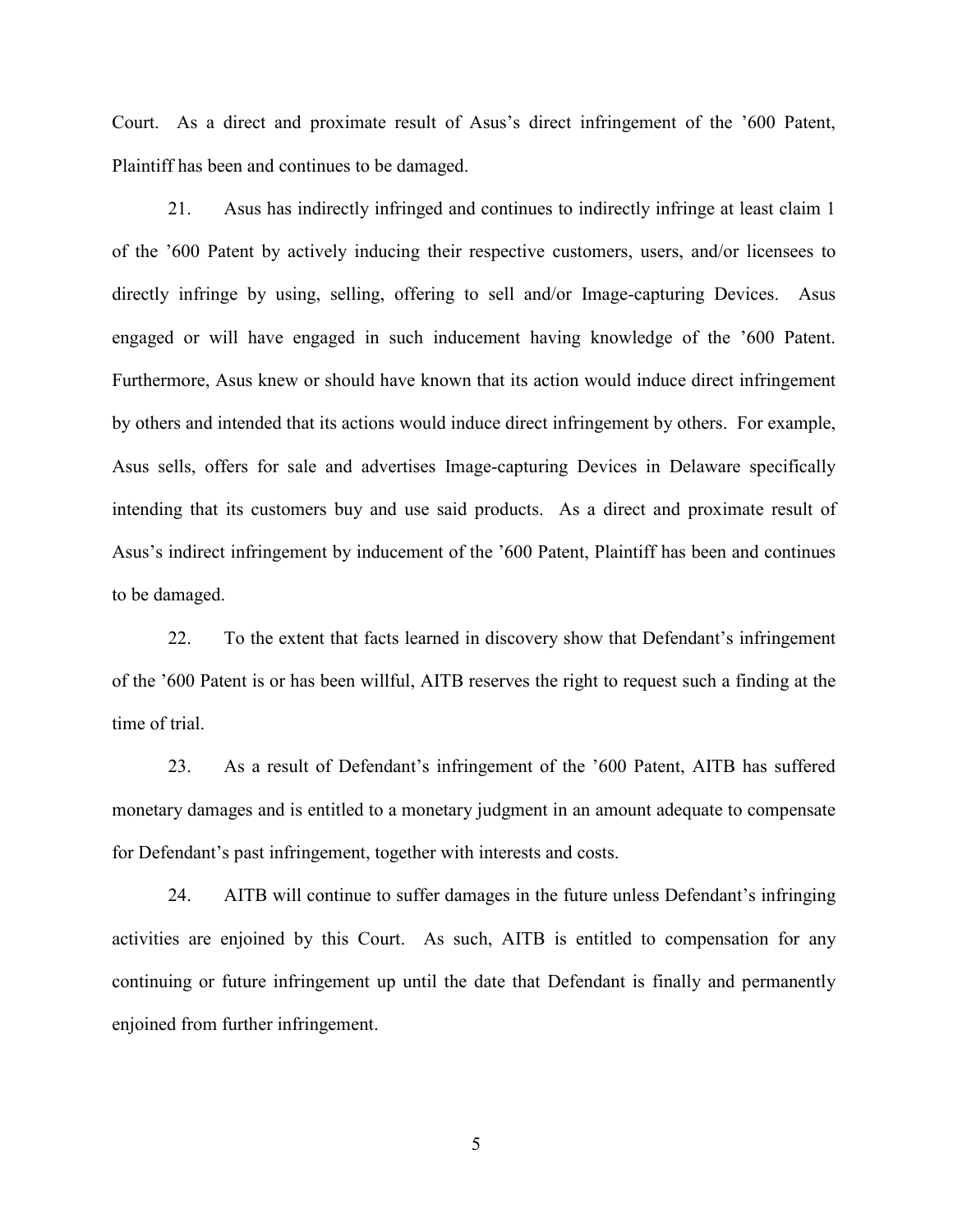# **(COUNT II) INFRINGEMENT OF THE '197 PATENT**

25. Plaintiff realleges and incorporates by reference the allegations set forth in paragraphs 1-24.

26. In violation of 35 U.S.C. § 271, Asus is now, and has been directly infringing and/or inducing infringement of the '197 Patent.

27. Defendant has had knowledge of infringement of the '197 Patent at least as of the service of the present complaint.

28. Asus has directly infringed and continues to directly infringe at least claim 1 of the '197 Patent by making, using, importing, offering for sale, and/or selling Image-capturing Devices without authority in the United States, and will continue to do so unless enjoined by this Court. As a direct and proximate result of Asus's direct infringement of the '197 Patent, Plaintiff has been and continues to be damaged.

29. Asus has indirectly infringed and continues to indirectly infringe at least claim 1 of the '197 Patent by actively inducing their respective customers, users, and/or licensees to directly infringe by using, selling, offering to sell and/or importing Image-capturing Devices. Asus engaged or will have engaged in such inducement having knowledge of the '197 Patent. Furthermore, Asus knew or should have known that its action would induce direct infringement by others and intended that its actions would induce direct infringement by others. For example, Asus sells, offers for sale and advertises integrated Image-capturing Devices in Delaware specifically intending that its customers buy and use said products. As a direct and proximate result of Asus's indirect infringement by inducement of the '197 Patent, Plaintiff has been and continues to be damaged.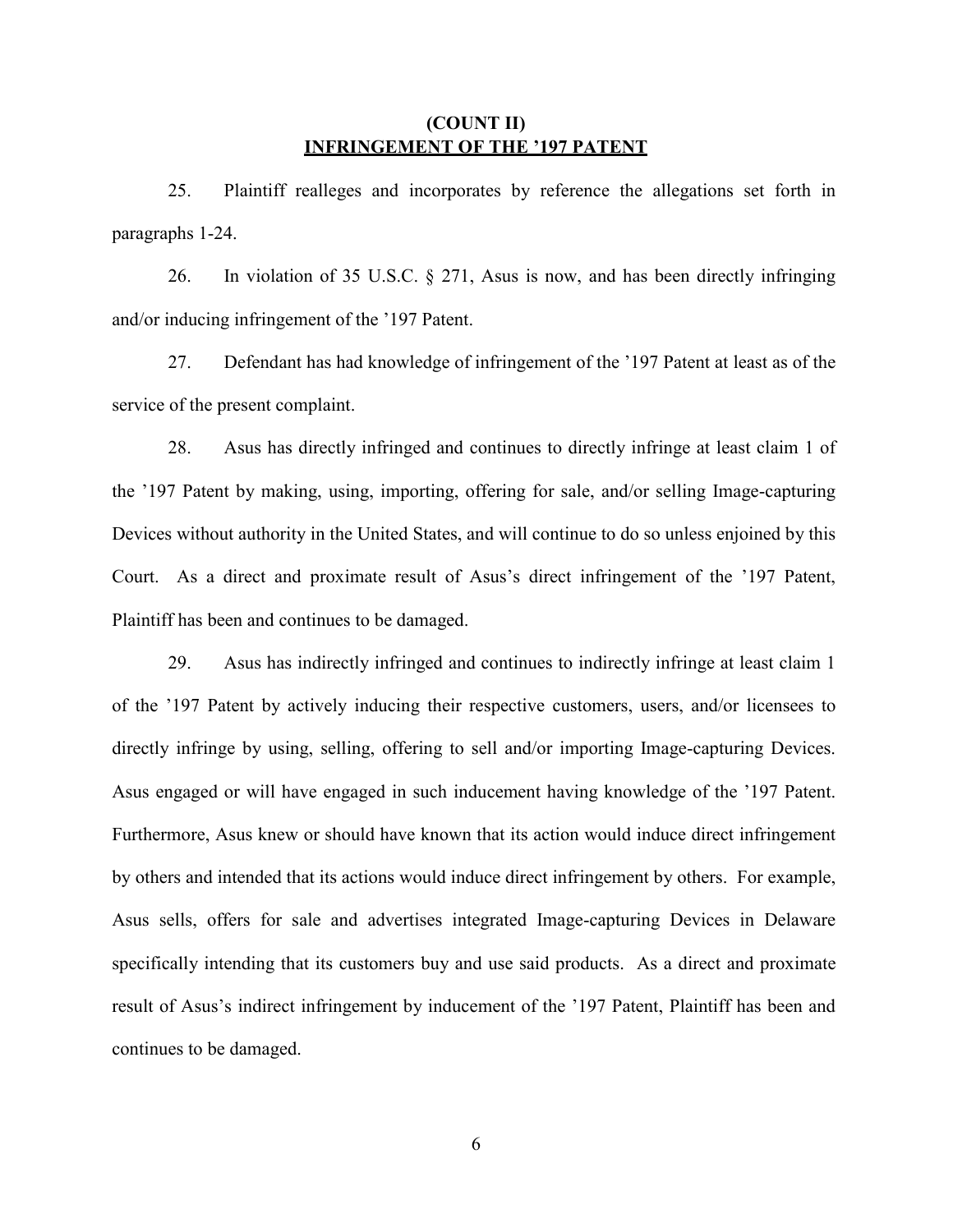30. To the extent that facts learned in discovery show that Defendant's infringement of the '197 Patent is or has been willful, AITB reserves the right to request such a finding at the time of trial.

31. As a result of Defendant's infringement of the '197 Patent, AITB has suffered monetary damages and is entitled to a monetary judgment in an amount adequate to compensate for Defendant's past infringement, together with interests and costs.

32. AITB will continue to suffer damages in the future unless Defendant's infringing activities are enjoined by this Court. As such, AITB is entitled to compensation for any continuing or future infringement up until the date that Defendant is finally and permanently enjoined from further infringement.

### **DEMAND FOR JURY TRIAL**

33. AITB demands a trial by jury as to all issues that are triable by a jury in this action.

### **PRAYER FOR RELIEF**

WHEREFORE, AITB prays for the following relief:

A. That Defendant be adjudged to have infringed the Asserted Patents, directly and/or indirectly, by way of inducement and/or contributory infringement, literally and/or under the doctrine of equivalents;

B. That Defendant, its officers, directors, agents, servants, employees, attorneys, affiliates, divisions, branches, parents, and those persons in active concert or participation with any of them, be permanently enjoined from infringing the Asserted Patents;

C. An award of damages pursuant to 35 U.S.C. §284 sufficient to compensate AITB for the Defendant's past infringement and any continuing or future infringement up until the date